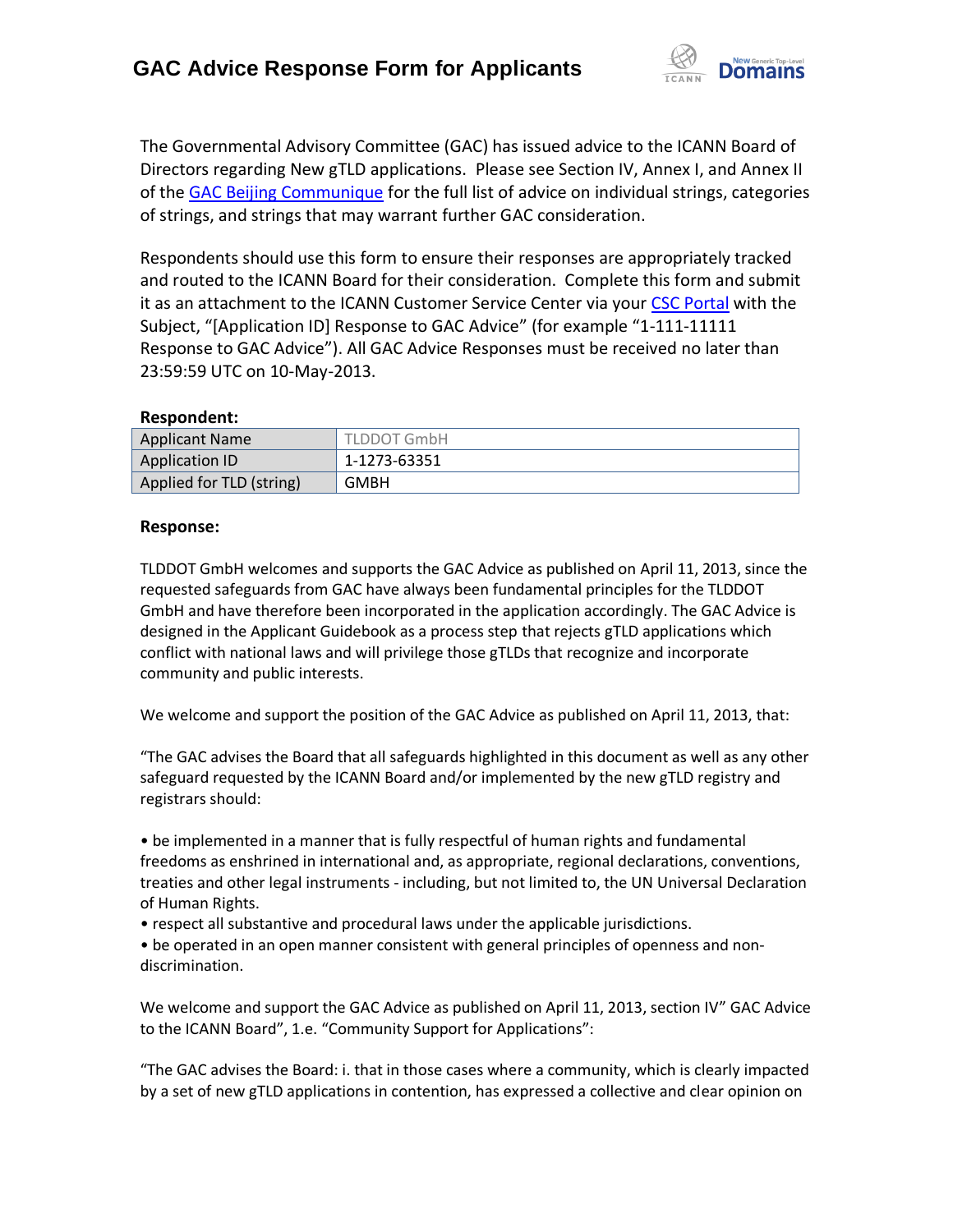

those applications, such opinion should be duly taken into account, together with all other relevant information."

\*\*\* We serve the Interests of the Community and the Public \*\*\*

Our .GMBH application for the string .GMBH is the only community-based application in a contention set with four other standard applications. The natural .GMBH Community are the multiple stakeholders in Germany, Austria, Liechtenstein and Switzerland involved in the legal regulation and registration of companies based on the corporate identifier GMBH as well as the companies operating under the legal form of a GMBH themselves. As applicant we are ourselves a member of this Community.

We have been successfully working since 2008 on building a long-lasting relationship to the various stakeholders of the GMBH Community including

1. Governmental organizations and authorities in Austria, Germany, Liechtenstein and Switzerland

2. Chambers of Commerce and Industry in Austria, Germany, Liechtenstein and Switzerland 3. Commercial associations in Austria, Germany, Liechtenstein and Switzerland representing over 100.000 companies with the legal form of a GmbH;

4. Numerous companies with the legal form of a GmbH.

GMBH Community members have expressed a collective and clear supporting opinion on our application by supporting documents.

We have consulted with all relevant public and private entities that make up the GMBH Community in Austria, Germany and Switzerland.

\*\*\* We commit to the GAC Advice Safeguards \*\*\*

TLDDOT GmbH, the applicant for the .GMBH Top-Level-Domain (gTLD) will implement as already stated in the application the following safeguards in a manner that (i) is fully respectful of human rights and fundamental freedoms as enshrined in international and, as appropriate, regional declarations, conventions, treaties and other legal instruments – including, but not limited to, the UN Universal Declaration of Human Rights, (ii) respects all substantive and procedural laws under the applicable jurisdictions, and (iii) the gTLD be operated in an open manner consistent with general principles of openness and non‐discrimination. The safeguards will be subject to contractual oversight.

The Safeguards are:

1. WHOIS verification and checks - TLDDOT GmbH will conduct checks on a statistically significant basis to identify registrations in its gTLD with deliberately false, inaccurate or incomplete WHOIS data at least twice a year. Registry operators will weight the sample towards registrars with the highest percentages of deliberately false, inaccurate or incomplete records in the previous checks. TLDDOT GmbH will notify the relevant registrar of any inaccurate or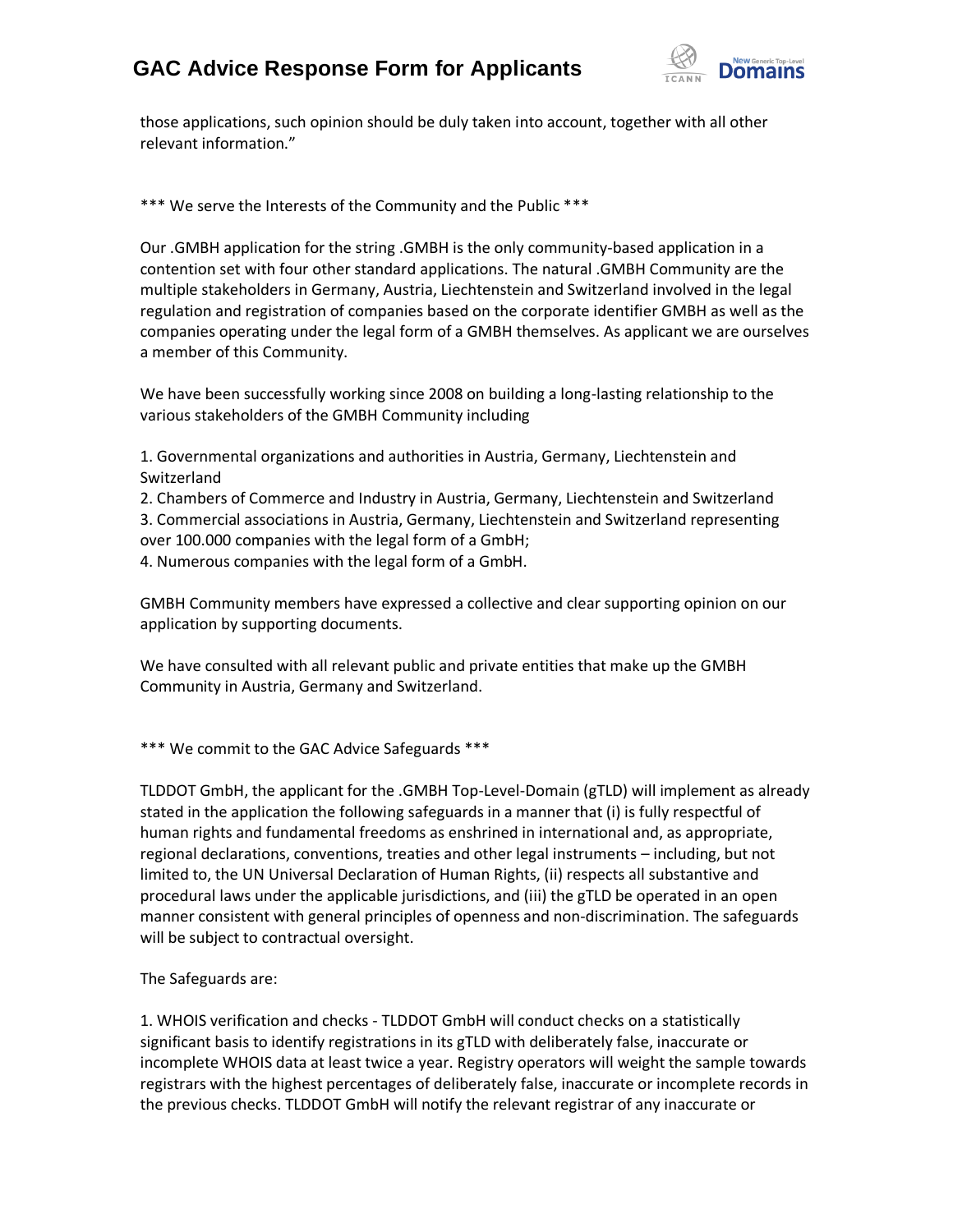

incomplete records identified during the checks, triggering the registrar's obligation to solicit accurate and complete information from the registrant.

2. Mitigating abusive activity - TLDDOT GmbH will ensure that terms of use for registrants include prohibitions against the distribution of malware, operation of botnets, phishing, piracy, trademark or copyright infringement, fraudulent or deceptive practices, counterfeiting or otherwise engaging in activity contrary to applicable law.

3. Security checks - While respecting privacy and confidentiality, TLDDOT GmbH will periodically conduct a technical analysis to assess whether domains in its gTLD are being used to perpetrate security threats, such as pharming, phishing, malware, and botnets. If TLDDOT GmbH identifies security risks that pose an actual risk of harm, TLDDOT GmbH will notify the relevant registrar and, if the registrar does not take immediate action, suspend the domain name until the matter is resolved.

4. Documentation - TLDDOT GmbH will maintain statistical reports that provide the number of inaccurate WHOIS records or security threats identified and actions taken as a result of its periodic WHOIS and security checks. TLDDOT GmbH will maintain these reports for the agreed contracted period and provide them to ICANN upon request in connection with contractual obligations.

5. Making and Handling Complaints - TLDDOT GmbH will ensure that there is a mechanism for making complaints to TLDDOT GmbH that the WHOIS information is inaccurate or that the domain name registration is being used to facilitate or promote malware, operation of botnets, phishing, piracy, trademark or copyright infringement, fraudulent or deceptive practices, counterfeiting or otherwise engaging in activity contrary to applicable law.

6. Consequences - Consistent with applicable law and any related procedures, TLDDOT GmbH shall ensure that there are real and immediate consequences for the demonstrated provision of false WHOIS information and violations of the requirement that the domain name should not be used in breach of applicable law; these consequences should include suspension of the domain name.

In addition TLDDOT GmbH stated in the application to implement further safeguards to address specific risks of the .GMBH gTLD and to bring registry policies in line with arrangements in place offline.

TLDDOT assessed that the .GMBH gTLD will require further targeted safeguards, to address specific risks, and to bring registry policies in line with arrangements in place offline. Therefore TLDDOT incorporated in the application several further safeguards:

7. At the time of registration, the registry operator must verify and validate the registrants' authorisations, charters, licenses and/or other related credentials for participation in that sector.

8. In case of doubt with regard to the authenticity of licenses or credentials, Registry Operators should consult with relevant national supervisory authorities, or their equivalents.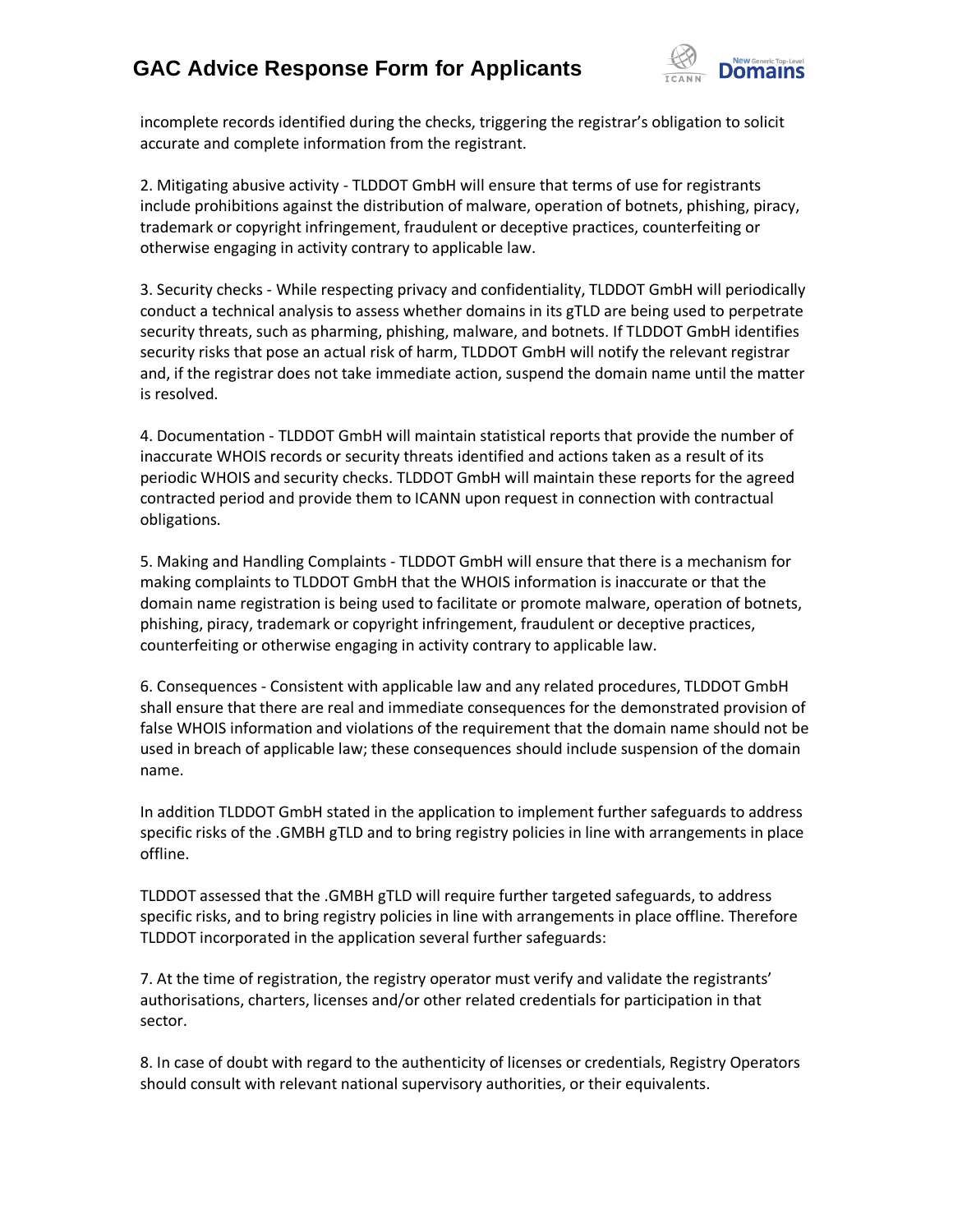

9. The registry operator must conduct periodic post-‐‐registration checks to ensure registrants' validity and compliance with the above requirements in order to ensure they continue to conform to appropriate regulations and licensing requirements and generally conduct their activities in the interests of the consumers they serve.

In particular, TLDDOT GmbH is committed to verify registrants' validity and compliance with the above requirements on an annual basis.

TLDDOT GmbH commits to operate the gTLD in a way that is consistent with applicable laws, as this string is linked to a regulated and professional sector. The string is likely to invoke a level of implied trust from consumers, and carry higher levels of risk associated with consumer harm. The following safeguards will apply to the gTLD this string:

1. TLDDOT GmbH will include in its acceptable use policy that registrants comply with all applicable laws, including those that relate to privacy, data collection, consumer protection (including in relation to misleading and deceptive conduct), fair lending, debt collection, organic farming, disclosure of data, and financial disclosures.

2. TLDDOT GmbH will require registrars at the time of registration to notify registrants of this requirement.

3. TLDDOT GmbH will require that registrants who collect and maintain sensitive health and financial data implement reasonable and appropriate security measures commensurate with the offering of those services, as defined by applicable law and recognized industry standards.

4. TLDDOT GmbH has established a working relationship with the relevant regulatory, or industry self‐regulatory, bodies, including the development of a strategy to mitigate as much as possible the risks of fraudulent, and other illegal, activities.

5. Registrants will be required by TLDDOT GmbH to notify to them a single point of contact which must be kept up-to-date, for the notification of complaints or reports of registration abuse, as well as the contact details of the relevant regulatory, or industry self-regulatory, bodies in their main place of business.

Regarding the restriction in the registration policies TLDDOT GmbH will ensure that the registration restrictions are appropriate for the types of risks associated with the gTLD. TLDDOT GmbH will administer access in a transparent way that does not give an undue preference to any registrars or registrants, including itself, and shall not subject registrars or registrants to an undue disadvantage.

\*\*\* TLDDOT GmbH is the only Applicant that fulfills the Requirements \*\*\*

TLDDOT GmbH is the only applicant for the .GMBH TLD that has established a verifiable and public working relationship with the relevant regulatory bodies of the applicable jurisdictions where the legal framework for the gTLD corresponds with the corporate identifier .GMBH. To our knowledge none of the other applicants has even started to build such relationship.